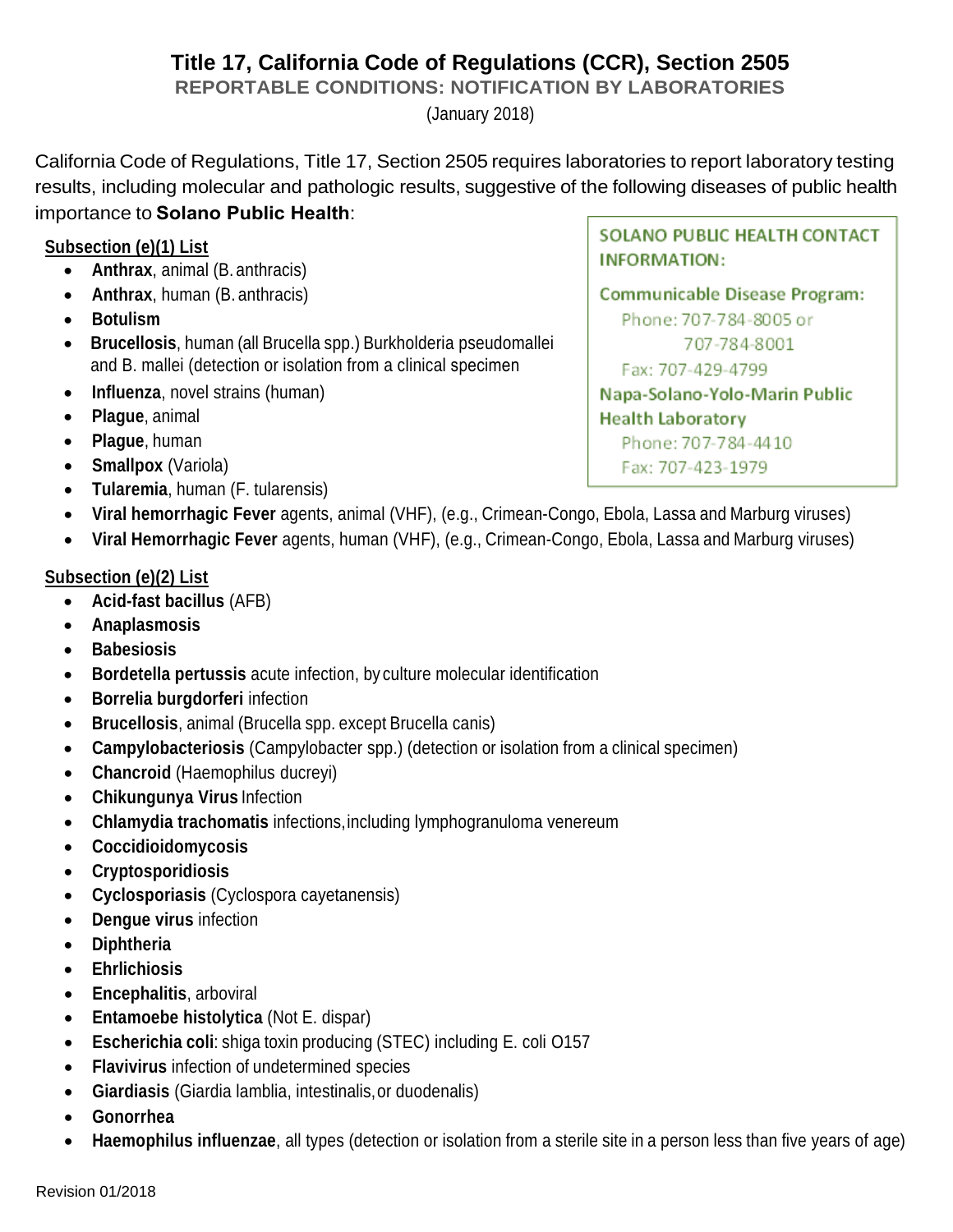- **Hantavirus** Infections
- **Hepatitis A**, acute infection
- **Hepatitis B**, acuteor chronic infection (specify gender)
- **Hepatitis C**, acute or chronic infection
- **Hepatitis D** (Delta), acute or chronic infection
- **Hepatitis E**, acute infection (detection of hepatitis E virus RNA from a clinical specimen or positive serology)
- **Human Immunodeficiency Virus** (HIV),acute infection
- **Legionellosis** (Legionella spp.) (antigen or culture)
- **Leprosy** (Hansen Disease) (Mycobacteriumleprae)
- **Leptospirosis** (Leptospira spp.)
- **Listeriosis** (Listeria)
- **Malaria**
- **Measles** (Rubeola), acute infection
- **Mumps** (mumps virus), acute infection
- **Mycobacterium tuberculosis**
- **Neisseria meningitidis** (sterile site isolate)
- **Plague** (Yersinia pestis), human or animal
- **Poliovirus**
- **Psittacosis** (Chlamydophila psittaci)
- **Q Fever** (Coxiella burnetii)
- **Rabies**, animal or human
- **Relapsing Fever** (Borrelia spp.) (identification of Borrelia spp. spirochetes on peripheral blood smear)
- **Rickettsia**, any species, acute infection (detection from a clinical specimen or positive serology)
- **Rocky Mountain Spotted Fever**(Richettsia rickettsii)
- **Rubella**, acute infection
- **Salmonellosis** (Salmonella spp.)
- **Shiga toxin** (detected in feces)
- **Shigellosis** (Shigella spp.)
- **Syphilis**
- **Trichinosis** (Trichinella)
- **Tuberculosis**
- **Tularemia**, animal (F. tularensis)
- **Typhoid**
- **Vibrio species** infections
- **West Nile virus** infection
- **Yellow Fever** (yellow fever virus)
- **Yersiniosis** (Yersinia spp., non-pestis) (isolation from a clinical specimen)
- **Zika virus** infection

Reportable laboratory findings for these diseases are those specified in 17 CCR Section 2505 or that satisfy the most recent [communicable disease surveillance case definitions](https://wwwn.cdc.gov/nndss/conditions/search/) published by the Centers for Disease Control and Prevention (https://wwwn.cdc.gov/nndss/conditions/search/). **All laboratory notifications are acquired in confidence. The confidentiality of patient information is always protected.**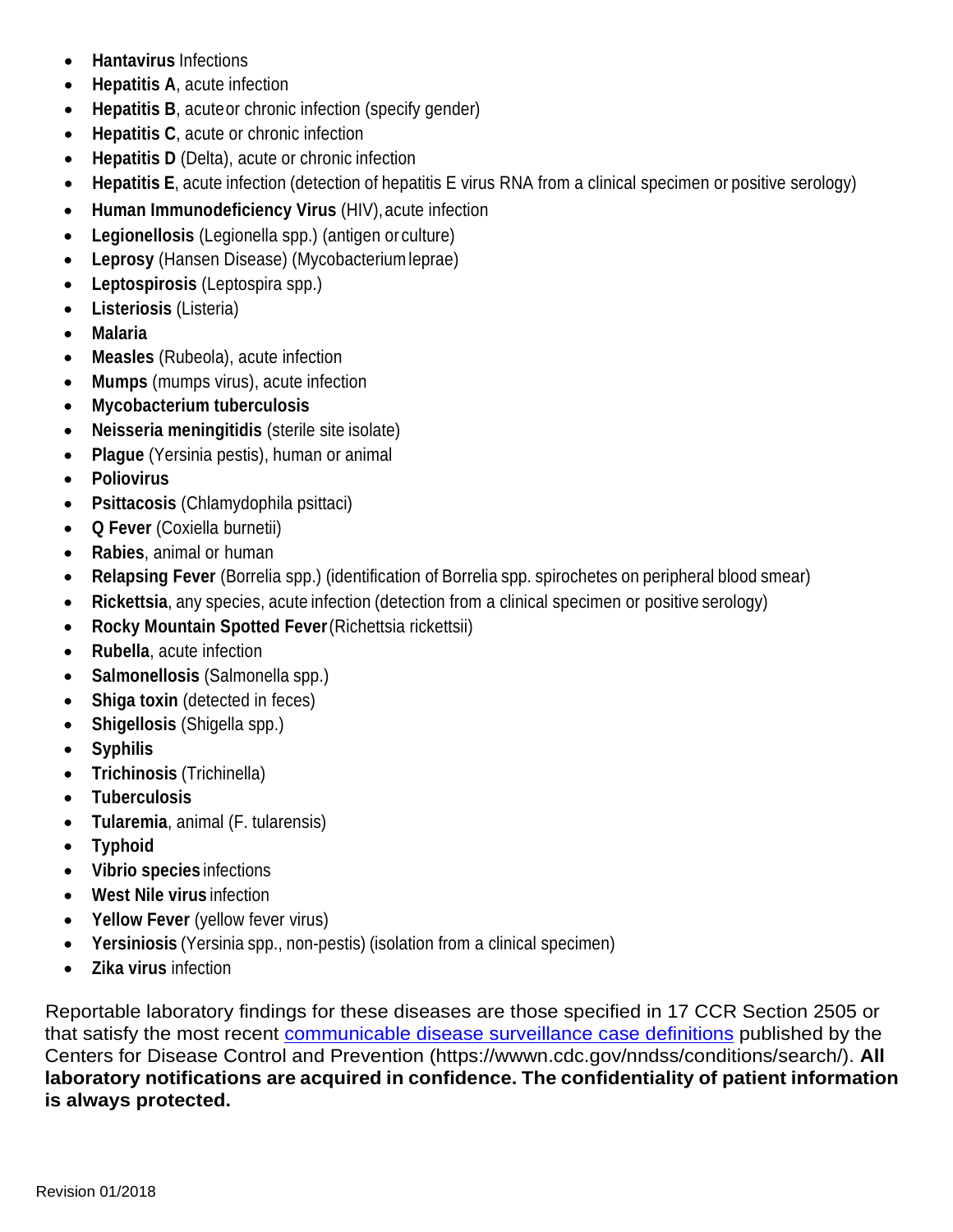## **WHEN TO REPORT (ALL DISEASES EXCEPT HIV ACUTE INFECTION)**

**These laboratory findings are reportable to the local health officer of the health jurisdiction where the health care provider who first submitted the specimen is located within one (1) hour (List (e)(1) diseases) or within one (1) working day (List (e)(2) diseases)**from the time that the laboratory notifies that health care provider or other person authorized to receive the report. If the laboratory that makes the positive finding received the specimen from another laboratory, the laboratory making the positive finding shall notify the local health officer of the jurisdiction in which the health care provider is located within the time specified above from the time the laboratory notifies the referring laboratory that submitted the specimen. If the laboratory is an out-of-state laboratory, the California laboratory that receives a report of such findings shall notify the local health officer in the same way as if the finding had been made by the California laboratory.

## **HOW TO REPORT (ALL DISEASES EXCEPT HIV ACUTE INFECTION)**

Laboratories can report results via electronic laboratory reporting (ELR) directly to Solano County via the Solano County Population and Public Health Hub. Laboratories unable to submit reports electronically must report on paper by faxing the laboratory results to Solano Public He[alth](https://www.cdph.ca.gov/Programs/CID/DCDC/Pages/CalREDIE-ELR.aspx) [Communicable](https://www.cdph.ca.gov/Programs/CID/DCDC/Pages/CalREDIE-ELR.aspx) Disease Program at 707-429-4799.

Reporting requirements for diseases and agents listed in Subsection (e)(1):

- Make initial report to the local health officer via telephone **within one hour**, and
- Report result(s) to Solano Population and Public Health Hub **within one working day** of identification.

Reporting requirements for diseases and agents listed in Subsection (e)(2):

• Report result(s) to Population and Public Health Hub **within one working day** of identification.

## **HIV ACUTE INFECTION REPORTING REQUIREMENTS**

In addition to routine reporting requirements set forth in section 2643.10, for acute HIV infection reporting, laboratories shall report all cases within one business day to the local health officer of the jurisdiction in which the patient resides by telephone. If the patient residence is unknown, the laboratory shall notify the health officer of the jurisdiction in which the health care provider is located. If evidence of acute HIV infection is based on presence of HIV p24 antigen, laboratories shall not wait until HIV-1 RNA is detected before reporting to the local health officer.

## **ADDITIONAL REPORTING REQUIREMENTS**

**ANTHRAX, BOTULISM, BRUCELLOSIS, GLANDERS, INFLUENZA (NOVEL STRAINS), MELIOIDOSIS, PLAGUE, SMALLPOX, TULAREMIA, and VIRAL HEMORRHAGIC FEVERS** Whenever a laboratory **receives a specimen** for the laboratory diagnosis of a suspected human case of one of these diseases, such laboratory shall **communicate immediately by telephone** with the **Napa-Solano-Yolo-Marin Public Health Laboratory (707-784-4410) AND the Solano Public Health Communicable Disease Program (707-784-8005).** 

## **TUBERCULOSIS (Section 2505 Subsections (f) and (g))**

Any laboratory that isolates *Mycobacterium tuberculosis* or identifies *Mycobacterium tuberculosis* by molecular testing from a patient specimen must submit a culture to the local public health laboratory for the local health jurisdiction in which the health care provider's office is located as soon as available from the primary isolate on which a diagnosis of tuberculosis was established. The local pulic health laboratory in Solano County is the Napa-Solano-Yolo-Marin Public Health Laboratory.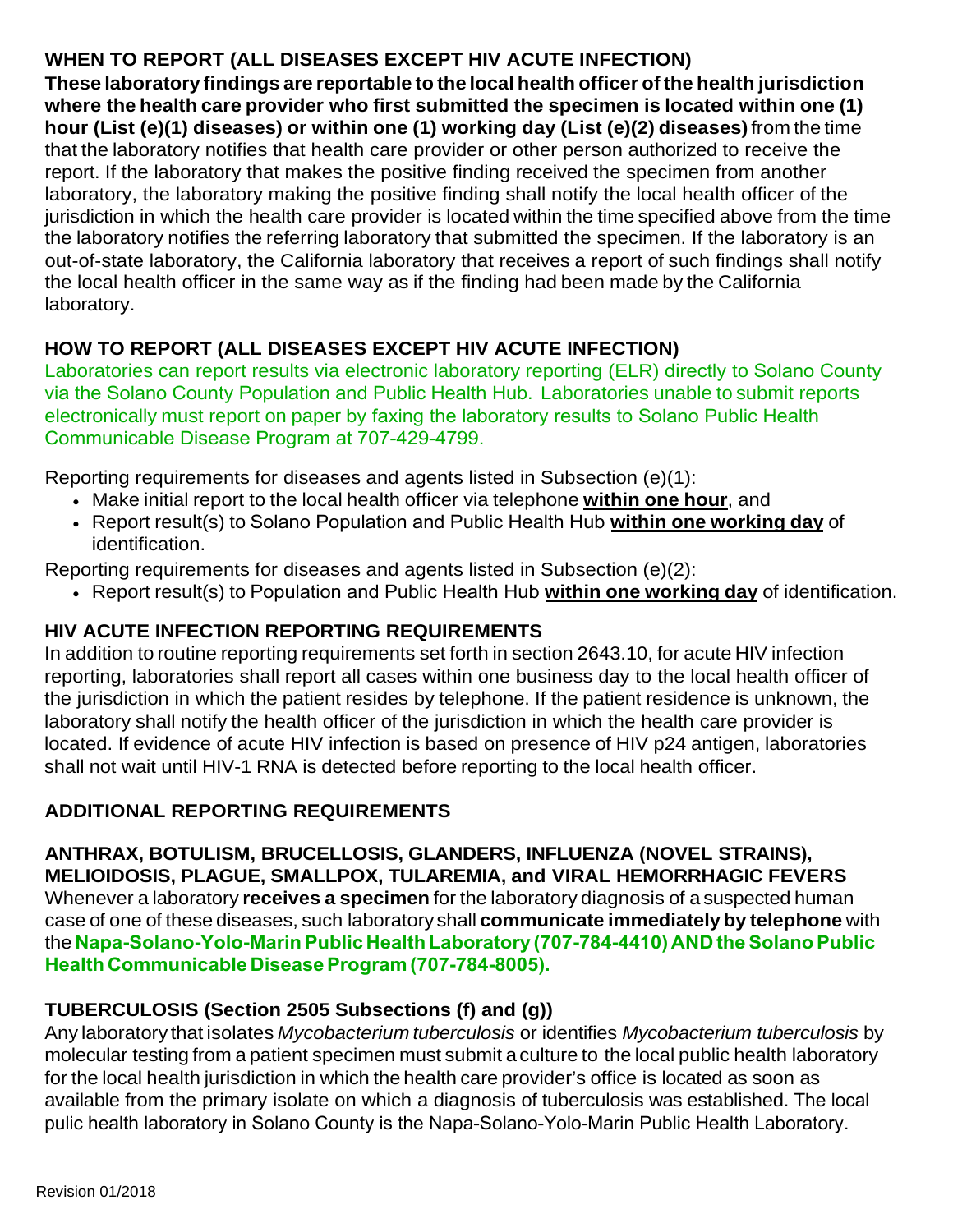The information listed under "HOW TO REPORT" above must be submitted with the culture.

Unless drug susceptibility testing has been performed by the clinical laboratory on a strain obtained from the same patient within the previous three months or the health care provider who submitted the specimen for laboratory examination informs the laboratory that such drug susceptibility testing has been performed by another laboratory on a culture obtained from that patient within the previous three months, the clinical laboratory must do the following:

- Perform or refer for drug susceptibility testing on at least one isolate from each patient from whom *Mycobacterium tuberculosis* was isolated,
- Report the results of drug susceptibility testing including molecular assays for drug resistance, if performed, to the local health officer of the city or county where the submitting physician's office is located within **one (1) working day** from the time the health care provider or other authorized person who submitted the specimen is notified, and
- If the drug susceptibility testing determines the culture to be resistant to at least isoniazid and rifampin, in addition, submit one culture or subculture from each patient from whom multidrugresistant *Mycobacterium tuberculosis* was isolated to the Napa-Solano-Yolo-Marin Public Health Laboratory (phone: 707-784-4410, fax: 707-423-1979) as soon as available.

Whenever a clinical laboratory finds that a specimen from a patient with known or suspected tuberculosis tests positive for acid fast bacillus (AFB) staining and the patient has not had a culture which identifies that acid fast organism within the past 30 days, the clinical laboratory shall culture and identify the acid fast bacteria or refer a subculture to another laboratory for those purposes.

### **MALARIA (Section 2505 Subsection (h))**

Any clinical laboratory that makes a finding of malaria parasites in the blood film of a patient shall immediately submit one or more such blood film slides for confirmation to the local public health laboratory for the local health jurisdiction where the health care provider is located. When requested, all blood films will be returned to the submitter.

### **SALMONELLA (Section 2612)**

California Code of Regulations, Title 17, Section 2612 requires that a culture of the organisms on which a diagnosis of salmonellosis is established must be submitted to the Napa-Solano-Yolo-Marin Public Health Laboratory and then to the State's Microbial Diseases Laboratory for definitive identification.

#### **Additional Specimens or Isolates to be Submitted to Public Health (Section 2505 Subsection (m)(1) and (m)(2) Lists)**

The following specimens or isolates must be submitted as soon as available to the Napa-Solano-Yolo-Marin Public Health Laboratory:

(m)(1) Specimens:

- HIV-1/2 antigen or antibody reactive sera or plasma submitted as part of a diagnostic HIV test algorithm, as defined in section 2641.57 (see (n) for additional reporting requirements)
- Malaria positive blood film slides (see (h) for additional reporting requirements)
- Measles immunoglobulin M (IgM)-positive sera
- Shiga toxin-positive fecal broths
- Zika virus immunoglobulin M (IgM)-positive sera